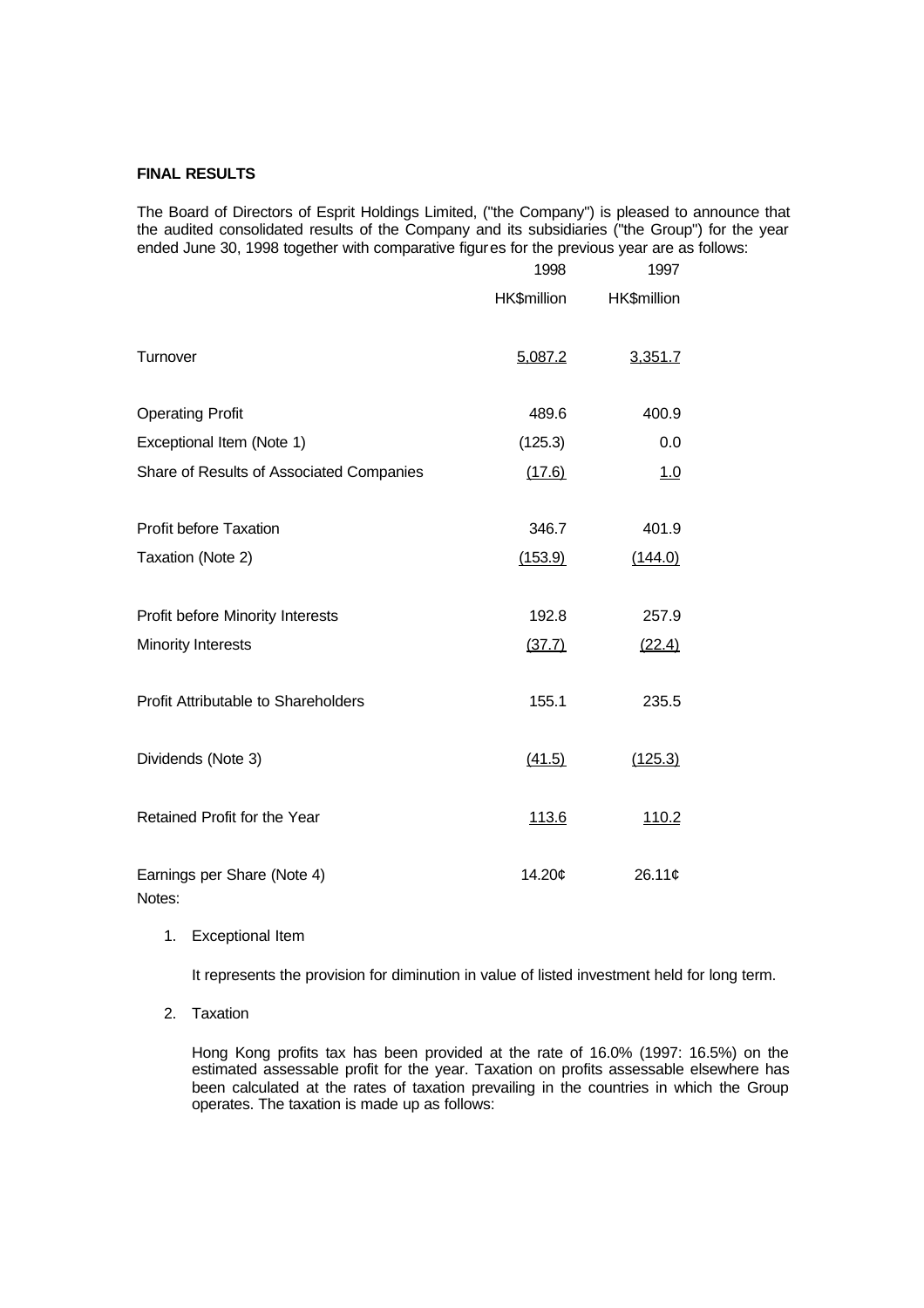|    |                                                                |                                                                                                         | 1998        | 1997        |
|----|----------------------------------------------------------------|---------------------------------------------------------------------------------------------------------|-------------|-------------|
|    |                                                                |                                                                                                         | HK\$million | HK\$million |
|    | The Company<br>and its<br>subsidiaries:                        |                                                                                                         |             |             |
|    |                                                                | Hong Kong profits tax                                                                                   | 25.1        | 23.6        |
|    |                                                                | Overseas taxation net of over<br>provision in prior years of<br>HK\$55,619,000 (1997:<br>HK\$8,073,000) | 131.1       | 103.1       |
|    |                                                                | Deferred taxation                                                                                       | (2.3)       | 17.0        |
|    |                                                                |                                                                                                         | 153.9       | 143.7       |
|    | Associated<br>Company:                                         |                                                                                                         |             |             |
|    |                                                                | Overseas taxation                                                                                       | 0.0         | 0.3         |
|    |                                                                |                                                                                                         | 153.9       | 144.0       |
| 3. | <b>Dividends</b>                                               |                                                                                                         |             |             |
|    |                                                                |                                                                                                         | 1998        | 1997        |
|    |                                                                |                                                                                                         | HK\$million | HK\$million |
|    | Interim dividend paid of 3.80¢ (1997: 3.65¢) per<br>share      | 41.5                                                                                                    | 33.0        |             |
|    | Proposed final dividend of nil cent (1997: 7.85¢) per<br>share |                                                                                                         | 0.0         | 85.7        |
|    |                                                                |                                                                                                         | 41.5        | 118.7       |
|    | new shares issued                                              | Alignment of 1997 interim dividend on 180,410,000                                                       | 0.0         | 6.6         |
|    |                                                                |                                                                                                         | 41.5        | 125.3       |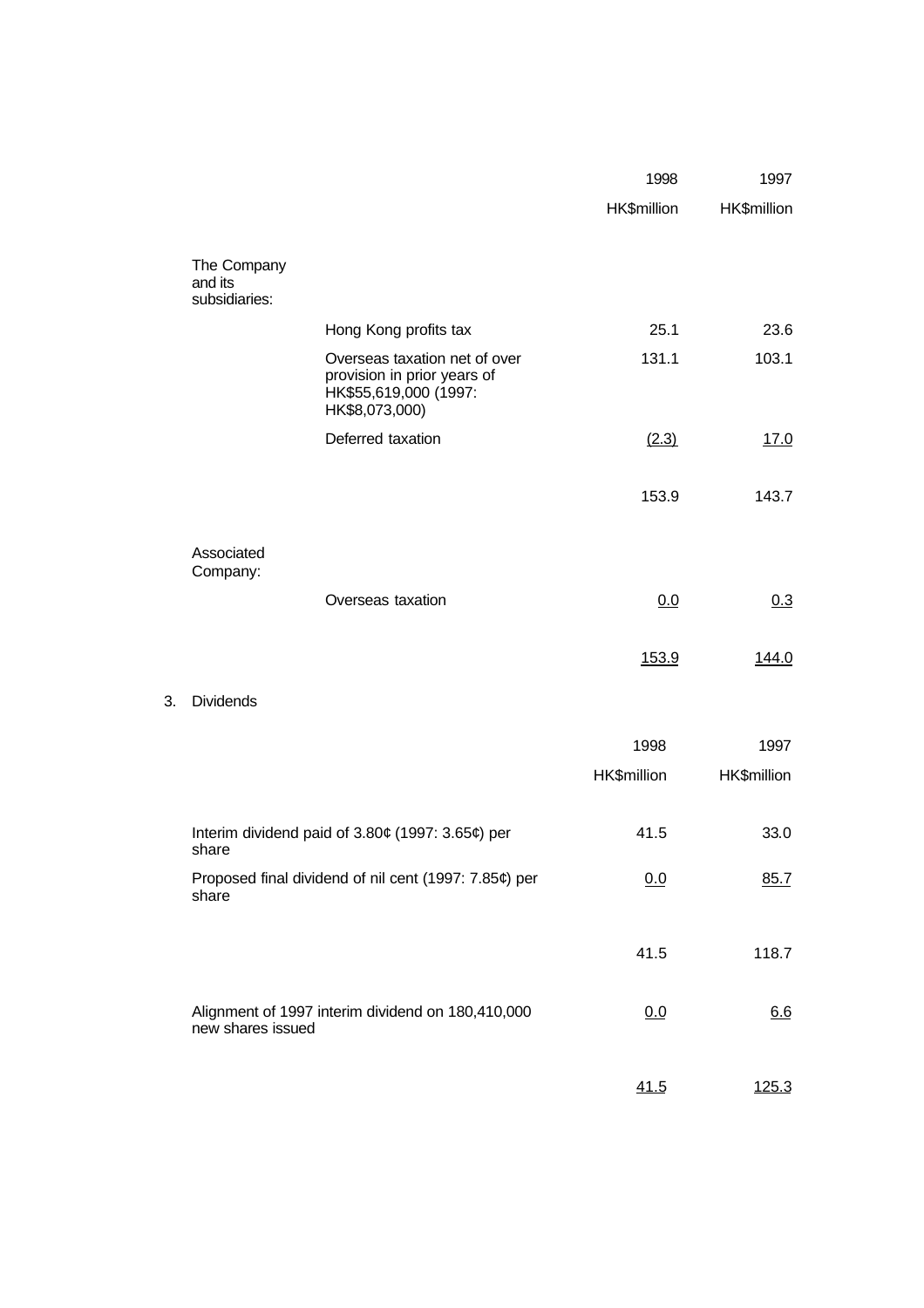4. Earnings per Share

The calculation of the earnings per share is based on the profit attributable to shareholders of HK\$155,099,000 (1997: HK\$235,531,000) and the weighted average number of shares in issue of 1,092,379,912 during the year (1997: 902,005,456).

Fully diluted earnings per share is not presented as the exercise of the outstanding share options of the Company would not have a significant diluting effect on the 1997/98 earnings per share.

## **PROPOSED FINAL DIVIDEND**

The Directors do not recommend the payment of a final dividend for the year ended June 30, 1998 (1997: HK7.85 cents per share).

## **BUSINESS REVIEW AND OUTLOOK**

#### **group results**

For the year ended June 30, 1998, the Company achieved turnover of HK\$5.09 billion, an increase of 51.8% over the previous year. Profit before exceptional item amounted to HK\$280.4 million. The exceptional item of HK\$125.3 million represents the provision for diminution in value of listed investments held for long term. Profit attributable to shareholders was HK\$155.1 million. Earnings per share were HK14.2 cents. To conserve the Group's financial strength for business consolidation and expansion in strategic markets, the Board of Directors has not recommended a final dividend.

#### **being global has its advantages**

Our decision to go global in early 1997 could not have been better ti med. Europe prospered and we saw two-thirds of our global business enjoy good growth. While the remaining one-third from Asia produced mixed results, we were definitely cushioned from the Asian downturn and our regional turnover actually grew.

Prudent steps were taken to capitalize on the opportunities in this difficult time in Asia. We locked in lower rentals, grew our market share as others pulled out and streamlined our operations. The centralized corporate treasury operation established in May 1997 allowed us to effectively manage the Group's overall foreign exchange and hedging needs, as well as funding and liquidity issues.

There is also an important constant about Asia - as in our operations worldwide - and that is the power of the Esprit brand. Across the globe, its youthful, upbeat and energetic identity remains clear and of tremendous appeal. We have the will and the wherewithal to tough it out in Asia. By staying focused on what we do best, we will be among the first off the starting block when the turnaround comes.

#### **europe**

We continued to expand in Europe, enjoying double-digit growth in local currency terms in FY1997/98. Both our retail and wholesale businesses thrived and turnover reached a record HK\$3.2 billion. Germany accounted for approximately 69% while 18% came from the Netherlands and Belgium.

And Europe offers attractive untapped potential. Consider Germany, where our turnover rose 13% in Detuche Mark in FY1997/98; where brand awareness is more than 80%, and where some 30% of German ladies own at least one Esprit garment. We believe there are easily 20 other German cities that could do with an Esprit store each. At present, our revenues come mainly from women's wear, shoes and accessories, leaving the door wide open for men's wear, kids' wear and other new lines.

We plan spirited expansion in the year to come. Our focus in markets such as Germany and the Benelux region will be on boosting growth, while we simultaneously build markets like France,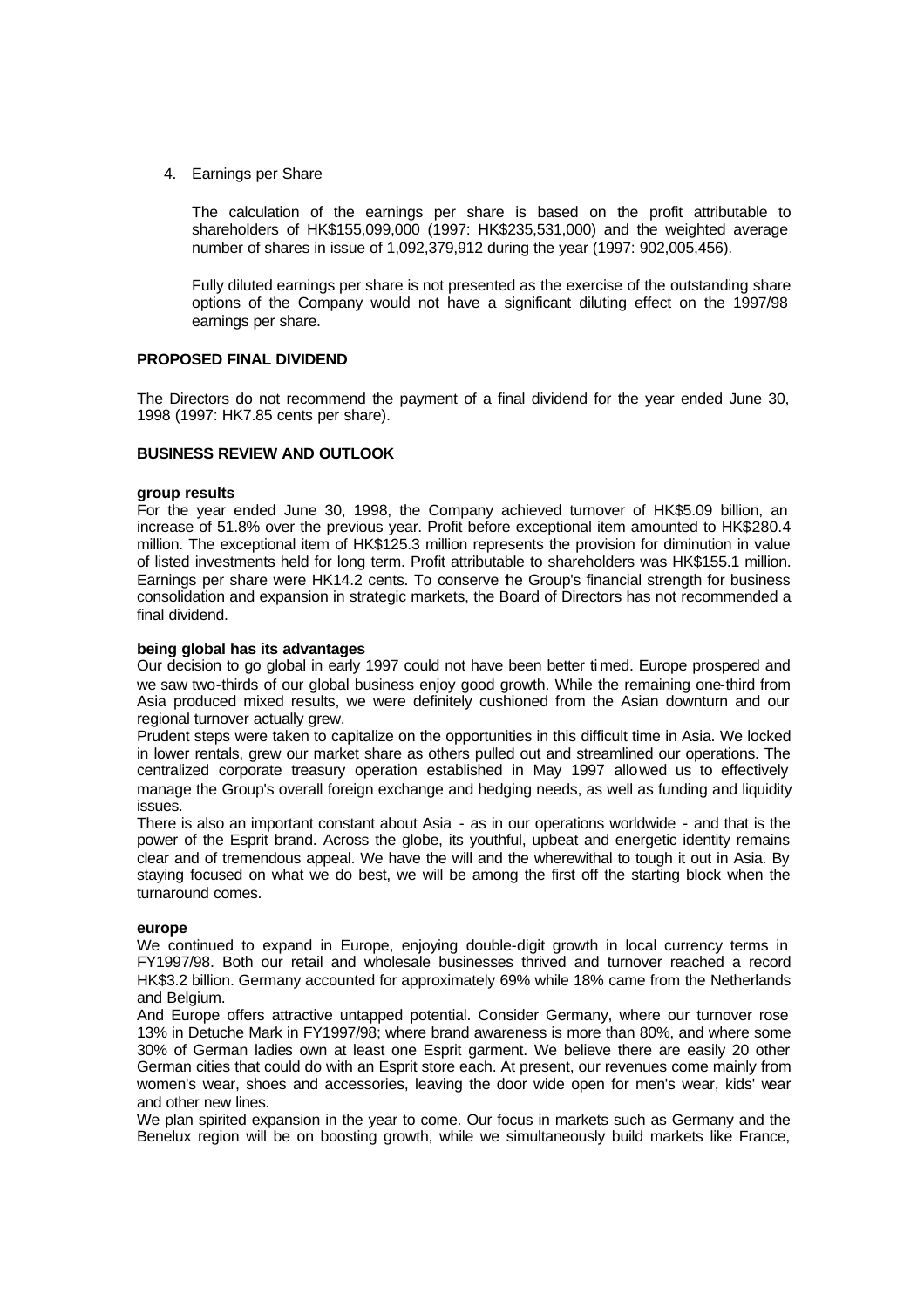Austria, Scandinavia and Eastern Europe. Our first Esprit mega-store in Paris, France has been very well received and a second mega-store is planned for October 1998.

In Britain, where rentals remain prohibitive, we have re-examined our strategies and started a mail order service (out of Germany). We closed our retail stores but we intend to open one or two mega-stories in due course.

In Scandinavia, we have adjusted our pricing strategy to suit market conditions and to build volume. And we have laid the groundwork for the future with new franchisees in Croatia, Hungary, Ireland, Slovenia and Turkey.

FY1997/98 was also marked by our product extension strategy. We launched a well-received wholesale-driven teenage line called "esprit de corps" for 15 to 25-year-olds.

Another exciting development was our new alliance with Triumph to develop Esprit body-wear. Esprit will design and distribute the body-wear products through retail and wholesale channels, while Triumph will handle the production. Product launch is expected in early 1999.

Our Esprit Kids business received a boost from our new central sourcing strategy. Sales volume has gone up by 20% and Esprit Kids is set to become Europe's leader in casual children's wear.

Because of our unified structure, Esprit is well positioned to capitalize on the new operating environment of Europe and the Euro currency, which will result in greater cross-market clarity and much more price transparency, wider choices and manufacturing and distribution options. We plan an annual sales footage increase of 45,000 to 50,000 sq ft in the coming years.

#### **asia pacific and canada**

Asia is a mixed bag. Its contribution to Group turnover is now around one-third and we have strategically right-sized throughout the region, for example scaling back operations in South Korea and Japan, where the combined turnover accounts for less than 3% of Group turnover.

Aggressive pricing and market-share strategies have been implemented in Hong Kong and Singapore, where tough conditions demand tough decisions. Our emphasis is on brand building, expanding market share through reduced margins, effective cost-containment and greater market penetration.

Taiwan and Australia, whose combined turnover accounts for close to 40% of the region's turnover, and which experienced revenue growth of more than 20% each in local currency terms, were bright spots. Our total sales footage in Taiwan grew 29% in FY1997/98. We will further reinforce our established brand through strong marketing, increased sales footage and effective merchandising. In Australia, we plan to expand the wholesale business and open another 20 to 30 specialty retail stores over the next two years.

In China, we effected a comfortable settling-in phase with our joint venture partner, China Resources Enterprise, Ltd. (CRE). Our joint venture was only incorporated at the beginning of 1998, so the full impact will not be felt until FY1998/99. We consolidated the number of franchise stores to 87 while the number of directly managed stores increased to 34.

We look to, with much enthusiasm, the introduction of Esprit Kids in Asia. There is so far no dominant kids' wear brand in Asia, and we believe Esprit has settled into pole position with our 10 to15 mega-stores in Taiwan, Hong Kong and Singapore. In Hong Kong alone, we are targeting five shops.

Esprit Canada, in which the Group owns a 75% stake, should make a positive contribution in FY1998/99 from its women's and men's wear. We will emphasize retail over wholesale in this market.

# **red earth**

Esprit now also controls a second brand, Red Earth, which has created a niche with its price appeal, high quality product and image. Sales of Red Earth products in Hong Kong alone rose over 90% in FY1997/98, an extremely encouraging customer response.

The same successful formula has been applied in FY1998/99 to relatively new markets such as Germany, Canada, Taiwan, China and Singapore. We will further capitalize on Esprit's established distribution infrastructure and global market knowledge to produce accelerated growth for Red Earth.

The Red Earth story gained momentum when the Group became the majority shareholder of Red Earth International (REI) in May 1998. REI, in turn, owns Red Earth Holdings Pty. Ltd. (REA),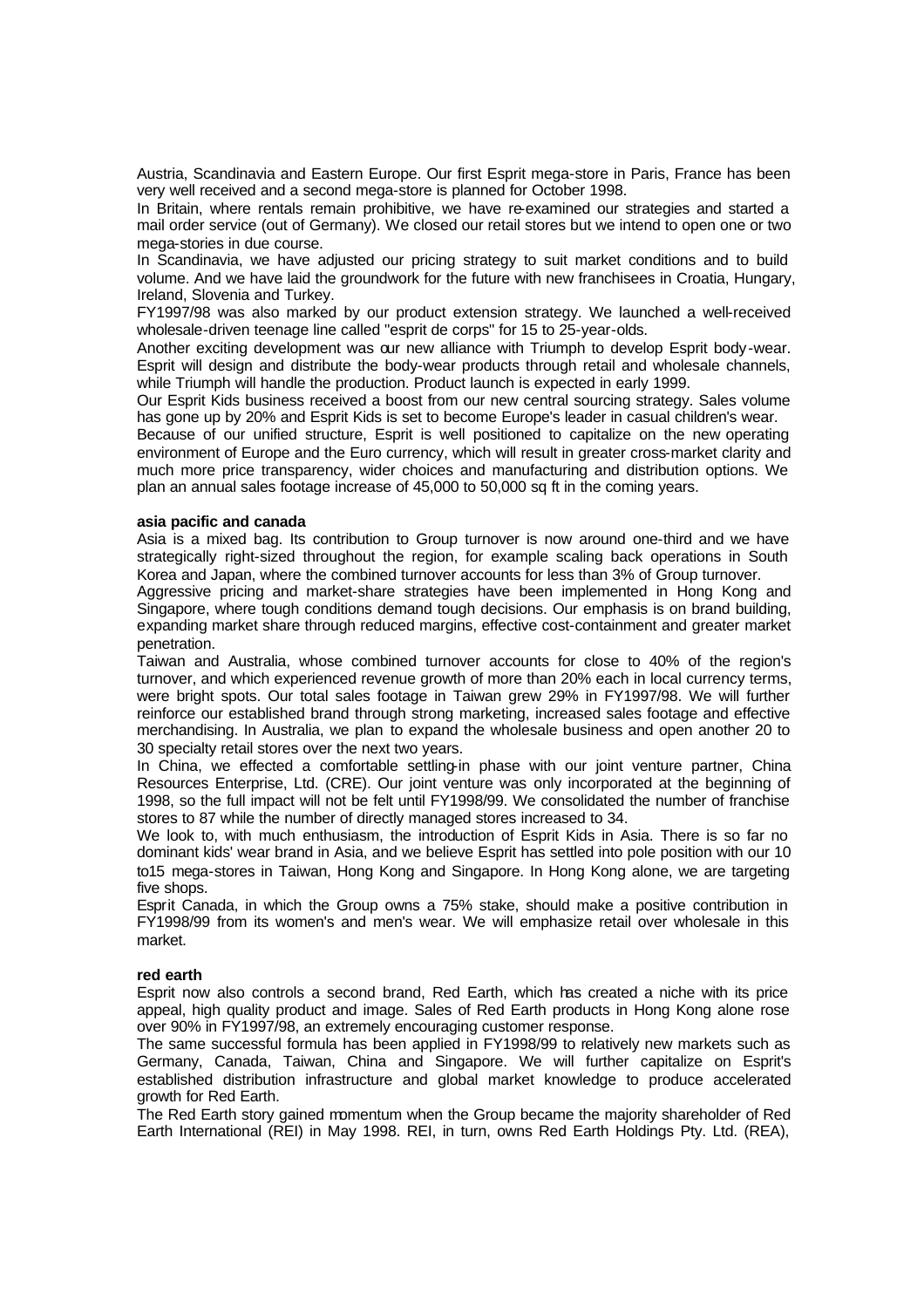which means that Esprit now effectively controls a distribution network of 98 outlets in Australia and New Zealand.

In FY1997/98, Red Earth accounted for only 1% of Group turnover, so the brand's contribution is likely to become more substantial.

### **esprit international – licensing**

The Group owns 63% of Esprit International, which is now managing 10 product licenses, with an estimated retail value of HK\$13 billion. The royalty income for the Group was HK\$58 million in FY1997/98.

Our exclusive licensing arrangement with Egana International (Holdings) Ltd saw the release of a new line of fashion and costume jewelry that was a sold-out success on its European launch in spring 1998. A global joint licensing agreement was also signed with Coty Inc, for the development and marketing of Esprit fragrances and cosmetics.

Product licensing business provides a highly bottom-line positive income stream. Globally, we will expand the licensing business at accelerated speed to include product lines such as bone china and table linen. We will establish new product licenses through strategic alliances and partnerships.

### **mis-Y2K**

We are ahead of the curve in terms of the Y2K problem. Our compliance program should be completed by 2Q 1999. To-date, 70% of the work has already been done.

### **outlook**

Of course the future is hard to predict and recent events in Asia have cast a pall over economic growth. Given the size and growth potential of our European operations, which account for two thirds of the Group's turnover; our licensing business with revenues that flow largely into the bottom-line; and our strong foothold in Asian markets; management views the future of the Group with much enthusiasm. However, there appears to be a mismatch in the way the Group is currently being valued, as some analysts have suggested.

Esprit's stock has been valued like other Hong Kong fashion retail stocks caught in the turmoil of Asia. The Group's stock has been trading on a prospective PER multiple of below 10 times over the past several months. On the other hand, other fashion retail businesses in Europe that are comparable to our European operations in size have been averaging 16 times and more. It seems our well-diversified business is not well recognized for what it is. If we were to list our operations separately (say, in Europe), we should be able to expect a better valuation, higher multiple, and consequently, achieve a higher price level. Valuation is sometimes a question of perspective.

Today, we see our business firmly anchored in multiple markets across the world and many of them offer upward curves. We are a global, vertically integrated company that controls not just one but two potent brands – Esprit and Red Earth. We believe we have created a strong and compelling foundation on which to enter the new millenium.

# **PURCHASE, SALE OR REDEMPTION OF SECURITIES**

During the year, there was no purchase, sale or redemption by the Company, or any of its subsidiaries, of the Company's listed securities.

By Order of the Board Alva Chan Wai Mo **Director** Hong Kong, October 16, 1998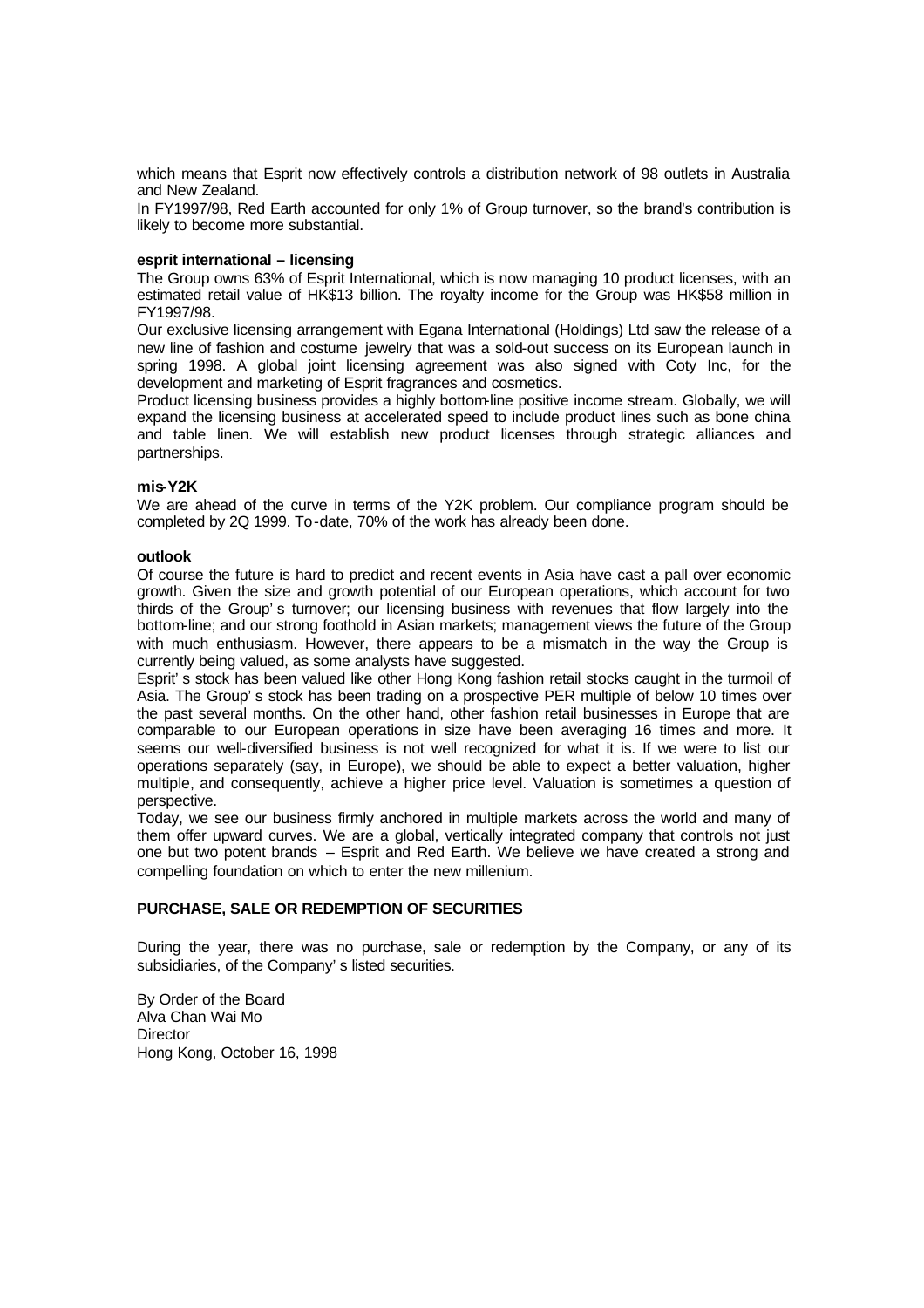# **NOTICE OF ANNUAL GENERAL MEETING**

NOTICE IS HEREBY GIVEN that the Annual General Meeting of Esprit Holdings Limited ("the Company") will be held at the Annapurna Room, Pacific Place Conference Centre, One Pacific Place, 88 Queensway, Hong Kong on Friday, December 18, 1998 at 4:30 p.m. for the following purposes:-

- 1. To receive and consider the audited Financial Statements and the Report of the Directors and of the Auditors of the Group for the year ended June 30, 1998.
- 2. To elect Directors and to authorise the Board of Directors to fix their remuneration.
- 3. To appoint Auditors and to authorize the Board of Directors to fix their remuneration.
- 4. As special business, to consider and, if thought fit, pass the following resolution as an Ordinary Resolution:-

"THAT:-

- a. subject to paragraph (c), the exercise by the Directors of the Company during the Relevant Period of all the powers of the Company to allot, issue and deal with additional shares in the capital of the Company and to make or grant offers, agreements and options which might require the exercise of such powers be and it is generally and unconditionally approved;
- b. the approval in paragraph (a) shall authorize the Directors of the Company during the Relevant Period to make or grant offers, agreements and options which might require the exercise of such power after the end of the Relevant Period;
- c. the aggregate nominal amount of share capital allotted or agreed conditionally or unconditionally to be allotted (whether pursuant to an option or otherwise) by the Directors of the Company pursuant to the approval in paragraph (a), otherwise than pursuant to (i) a Rights Issue; (ii) the exercise of options granted under any share option scheme adopted by the Company or (iii) any scrip dividend or similar arrangement providing for the allotment of shares in lieu of the whole or part of a dividend on shares of the Company in accordance with the Bye-laws of the Company, shall not exceed the aggregate of (aa) 20 per cent. of the aggregate nominal amount of the share capital of the Company in issue on the date of this Resolution and (bb) (if Directors of the Company are so authorized by a separate Ordinary Resolution of the shareholders of the Company) the nominal amount of share capital of the Company repurchased by the Company subsequent to the passing of resolution 5 as set out below (up to a maximum equivalent to 10 per cent. of the aggregate nominal amount of the share capital of the Company in issue on the date of this Resolution), and the said approval shall be limited accordingly; and
- d. for the purpose of this Resolution:

"Relevant Period" means the period from the passing of this Resolution until whichever is the earlier of:

- i. the conclusion of the next Annual General Meeting of the Company;
- ii. the expiration of the period within which the next Annual General Meeting of the Company is required by the Companies Act 1981 of Bermuda (as amended) to be held; and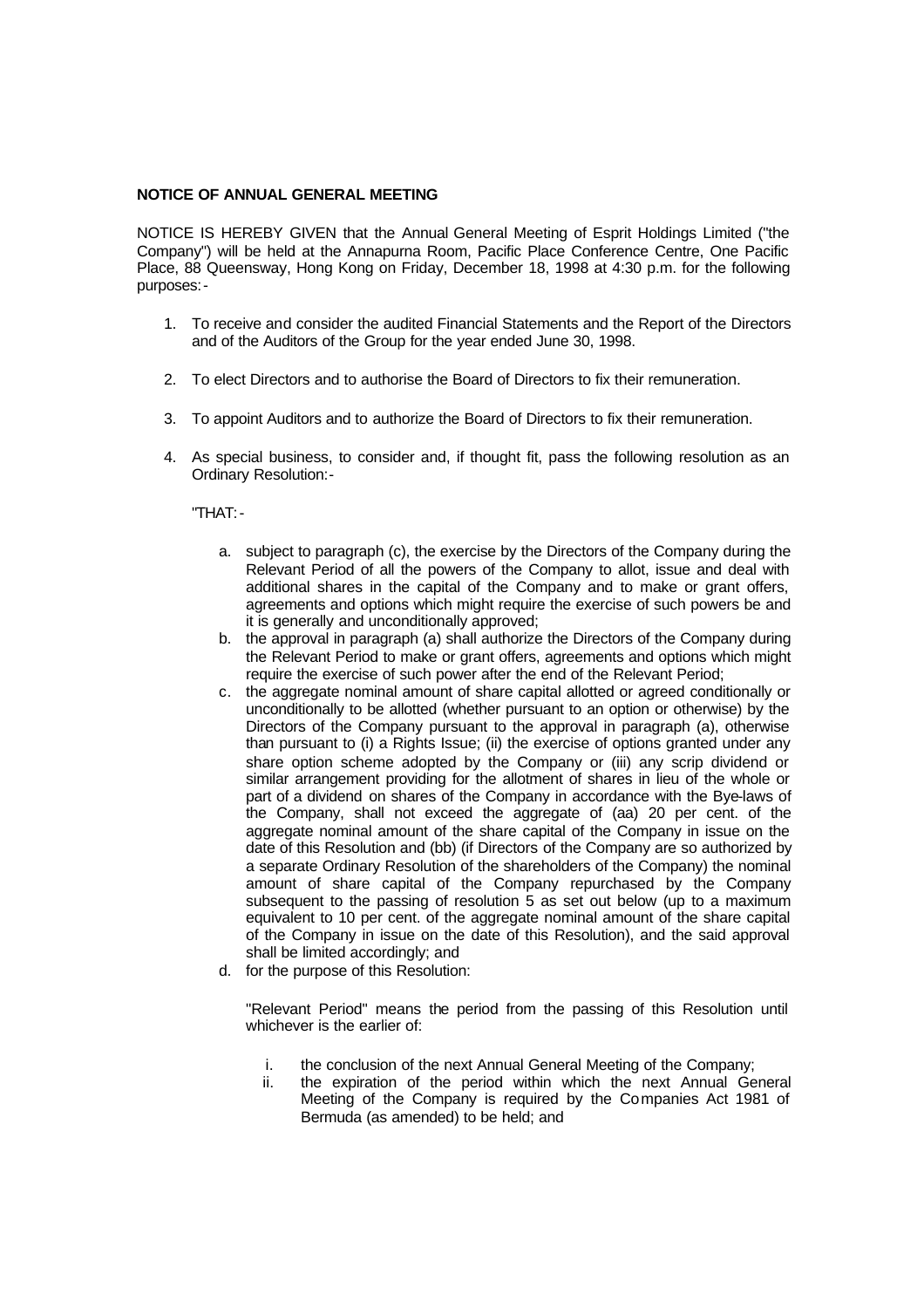iii. the revocation or variation of the authority given under this Resolution by Ordinary Resolution of the shareholders in general meeting.

"Rights Issue" means an offer of shares open for a period fixed by the Directors of the Company to holders of ordinary shares on the register on a fixed record date in proportion to their then holdings of such shares (subject to such exclusion or other arrangements as the Directors of the Company may deem necessary or expedient in relation to fractional entitlements or having regard to any restrictions or obligations under the laws of, or the requirements of any recognized regulatory body or any stock exchange in any territory outside Hong Kong)."

5. As special business, to consider and, if thought fit, passing the following resolution as an Ordinary Resolution:-

"THAT:

- a. subject to paragraph (b) below, the exercise by the Directors of the Company during the Relevant Period of all the powers of the Company to purchase shares of the Company be generally and unconditionally approved;
- b. the aggregate nominal amount of shares which may be purchased on The Stock Exchange of Hong Kong Limited or any other stock exchange be recognized for this purpose by the Securities and Futures Commission of Hong Kong and The Stock Exchange of Hong Kong Limited under the Hong Kong Code on Share Repurchases pursuant to the approval in paragraph (a) above shall not exceed 10 per cent. of the aggregate nominal amount of the share capital of the Company in issue on the date of this Resolution, and the said approval shall be limited accordingly; and
- c. for the purpose of this Resolution:

"Relevant Period" means the period from the passing of this Resolution until whichever is the earlier of:

- aa. the conclusion of the next Annual General Meeting of the Company;
- bb. the expiration of the period within which the next Annual General Meeting of the Company is required by the Companies Act 1981 of Bermuda (as amended) to be held; and
- cc. the revocation or variation of the authority given under this Resolution by Ordinary Resolution of the shareholders in general meeting."
- 2. As special business, to consider and, if thought fit, pass the following resolution as an Ordinary Resolution:

"THAT conditional upon resolution numbered 5 in the notice convening this meeting being passed, the aggregate nominal amount of shares in the issued share capital of the Company which are repurchased by the Company under the authority granted to the Directors as mentioned in the said resolution numbered 5 above shall be added to the aggregate nominal amount of share capital that may be allotted or agreed conditionally or unconditionally to be allotted and issued by the Directors of the Company pursuant to the resolution numbered 4 in the notice convening this meeting."

3. To transact any other ordinary business.